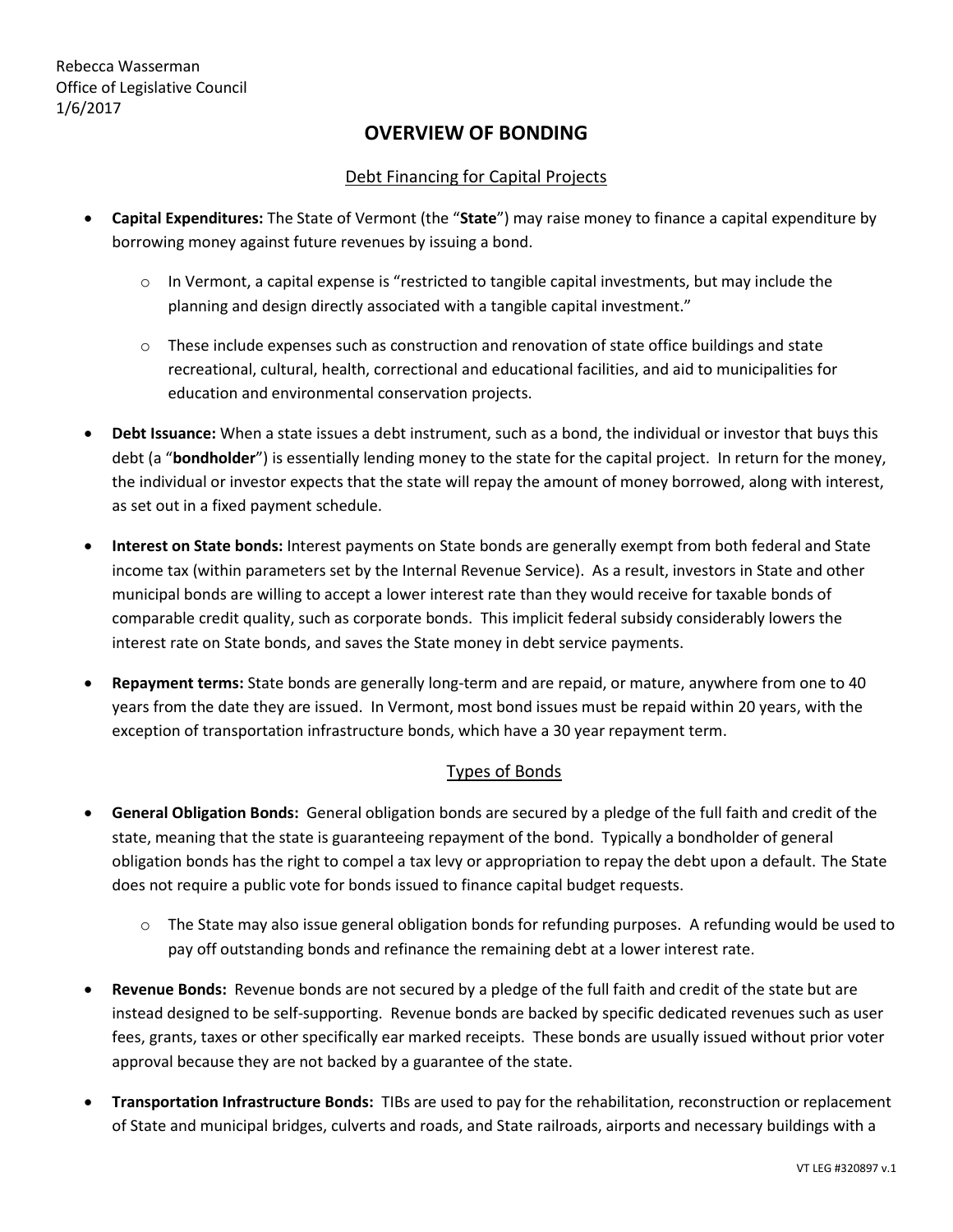Rebecca Wasserman Office of Legislative Council 1/6/2017

> remaining useful life of 30 years. TIBs are revenue bonds, and not general obligation bonds, as they are secured by the motor fuel transportation infrastructure assessment.

### Bond Ratings

- **Why are bonds rated?:** Bond credit ratings assess a state's risk of paying all interest and principal back to investors. Credit ratings influence both the ability of a state to raise funds from investors and the yield investors will demand to receive on the bond. A highly rated bond is assumed to have lower risk, but it will also produce a lower yield for investors. Conversely, lower quality issues have a much higher yield because they are considered riskier investments.
- **Who rates bonds?:** Bond ratings are determined by specialized rating agencies to determine the overall risk of the issue. The three major rating agencies are Moody's Investor Services ("**Moody's**"), Standard and Poor's ("**S&P**"), and Fitch Ratings ("**Fitch**").
	- o The rating agencies assign a bond one of four major investment grade ratings: (1) Highest (Aaa/AAA/AAA), (2) High (Aa/AA/AA), (3) Above Average (A/A/A), and (4) Medium (Baa/BBB/BBB). All long-term bonds rated below Medium are considered below investment grade.
	- $\circ$  Ratings also include outlooks positive, stable and negative that indicate the possible trajectory of the rating.
- **Vermont's Rating:** As of June 2016, Vermont maintains stable triple-A ratings from both Moody's and Fitch. S&P has rated Vermont's general obligation bonds AA+, with a stable outlook.

### Authority to Issue Bonds

- **Statutory Authority:** The State Treasurer, with the approval of the Governor, may authorize the State to borrow money for various capital purposes of the State.
- **Capital Debt Affordability Program:** Vermont is one of several states that conduct a debt affordability analysis in the capital planning process to determine how much debt the State can afford. In 1990, the Capital Debt Affordability Advisory Committee (the "**CDAAC**") was created to complete an annual review of the size and affordability of the State tax-supported general obligation debt. The CDAAC is responsible for submitting an estimate of the maximum amount of new long-term general obligation debt that prudently may be authorized for the next fiscal year to the Governor and to the General Assembly. The CDAAC's estimate is only advisory, but the General Assembly has historically adopted its recommended debt limit.
	- o The CDAAC is comprised of seven members. Three are ex officio State officials, one is a non-voting exofficio State official, and three are appointed from the private sector appointed members (two appointees of the Governor and one appointee of the Treasurer). The State Treasurer serves as the Chair.
	- o In December 2014, and again in September 2015, CDAAC recommended a maximum of \$144,000,000 for FY2016 and FY2017. In September 2016, CDAAC recommended a maximum of \$132,460,000 for the FY2018 and FY2019 biennium.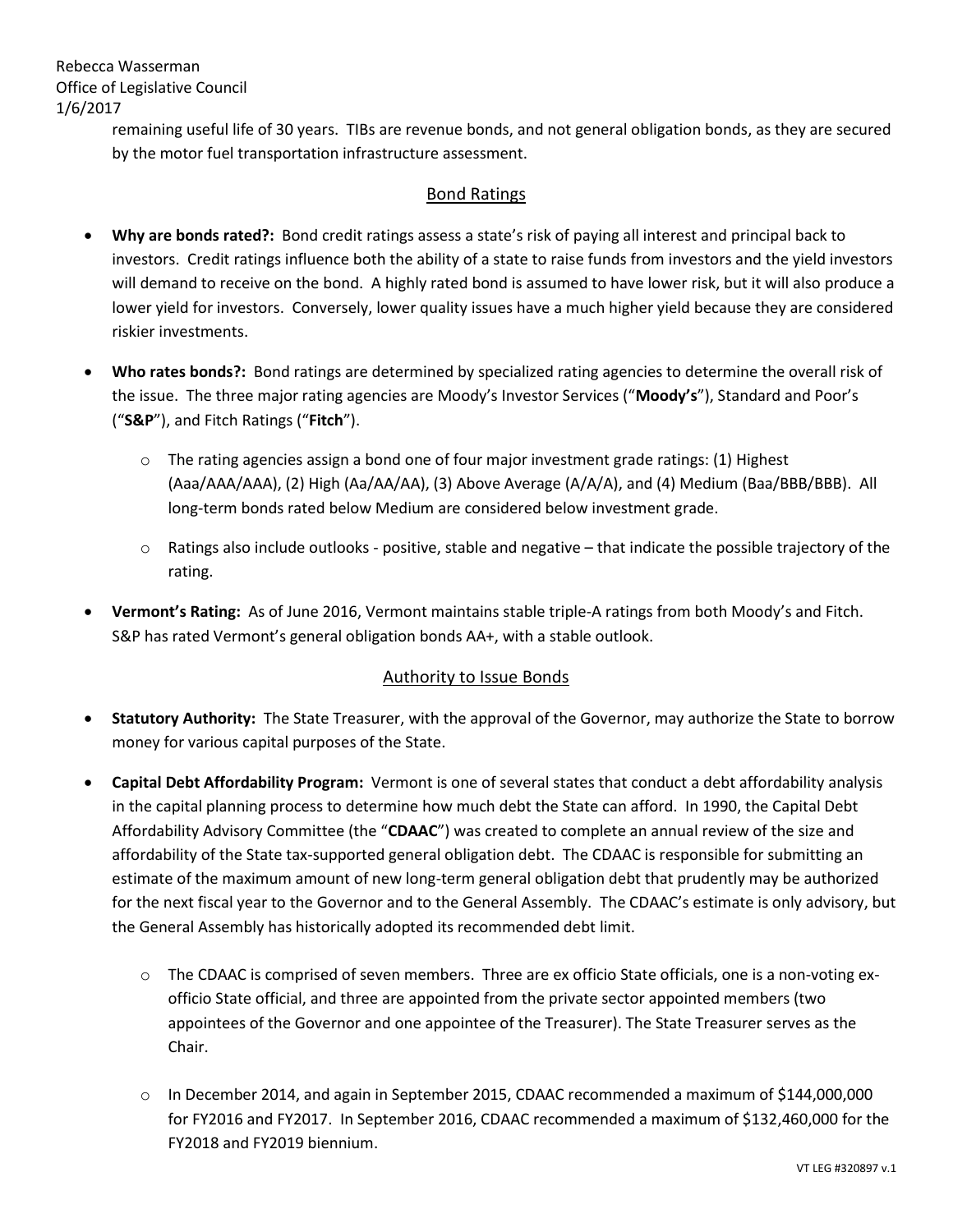# **Summary of Outstanding Debt**

# **Outstanding General Obligation Net Tax-Supported Debt (as of 6/30/2016)**

|                            | <b>Total Outstanding Debt</b> | <b>Debt Service</b> |
|----------------------------|-------------------------------|---------------------|
| Type of Debt               |                               |                     |
| <b>General Fund</b>        | \$619,063,000                 | \$67,334,000        |
| <b>Transportation Fund</b> | 7,652,000                     | 1,947,000           |
| Special Fund               | 320,000                       | 628,000             |
| Capital Leases             | 10,015,000                    | 508,000             |
| Total                      | \$637,050,000                 | \$70,418,000        |